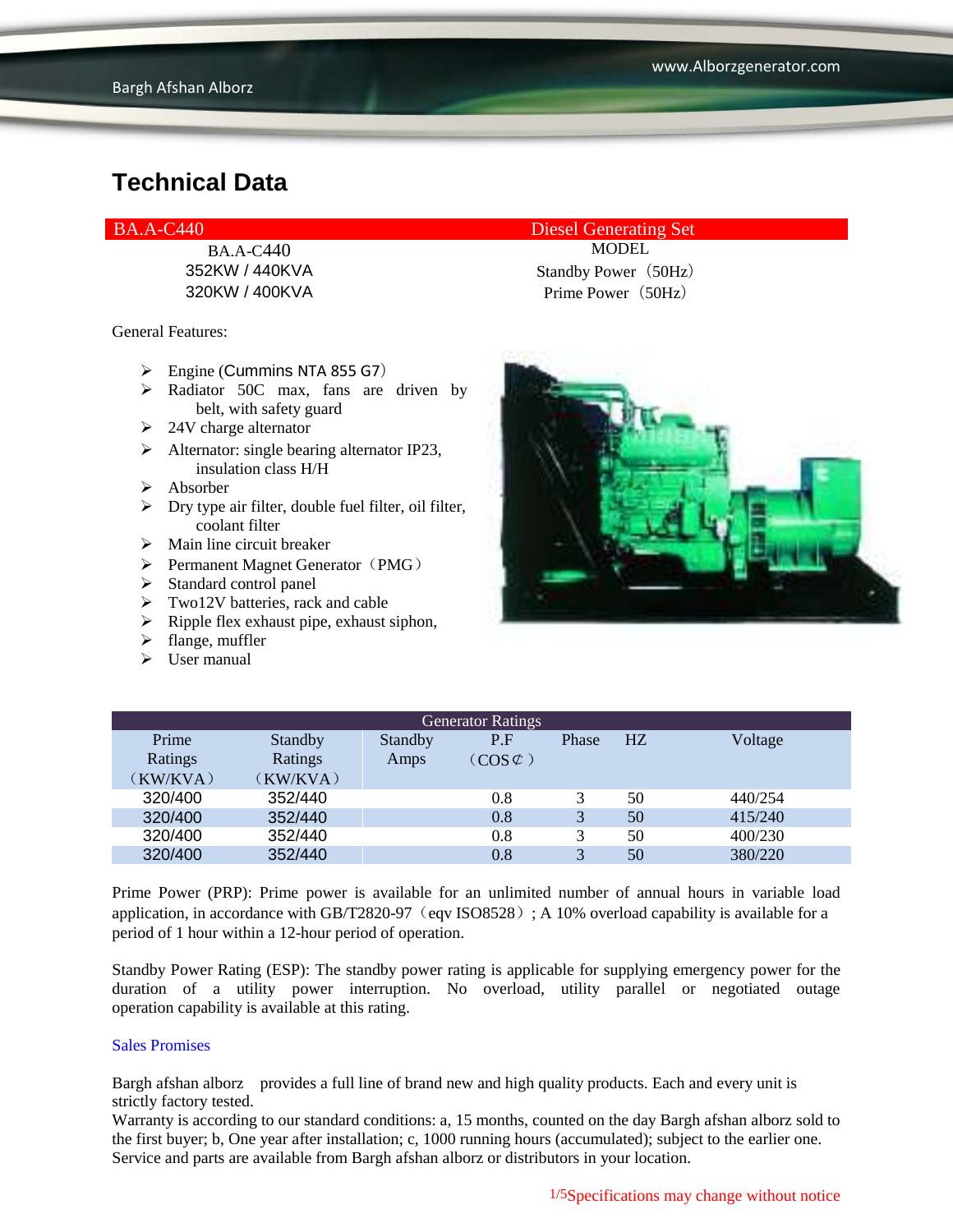| <b>BA.A-C440</b>                 | <b>Diesel Generating Set</b>                |
|----------------------------------|---------------------------------------------|
|                                  | <b>ENGINE DATA</b>                          |
| Manufacturer / Model:            | Cummins NTA 855 G7, 4-cycle                 |
| Air Intake System:               | Turbo Charged and Search Refrigerated       |
| Fuel System:                     | Electronic                                  |
| <b>Cylinder Arrangement:</b>     | 6 - in line                                 |
| Displacement:                    | 14 <sub>L</sub>                             |
| Bore and Stroke:                 | $140*152$ (mm)                              |
| Compression Ratio:               | 14.0:1                                      |
| Rated RPM:                       | 1500rpm                                     |
| Max. Standby Power at Rated RPM: | 352KW/478HP                                 |
| Governor Type:                   | RSV Mechanical(Std) / Electronic (Optional) |
|                                  | <b>Exhaust System</b>                       |
| <b>Exhaust Gas Flow:</b>         | 84 m <sub>3</sub> /min                      |
| <b>Exhaust Temperature:</b>      | $\mathrm{C}^{\circ}$                        |
| Max Back Pressure:               | 10kPa                                       |
|                                  | Air Intake System                           |
| <b>Max Intake Restriction:</b>   |                                             |
| Consumption:                     |                                             |
| Air Flow:                        | 31.5 m <sub>3</sub> /min                    |
|                                  | <b>Fuel System</b>                          |
| 100% (Prime Power) Load:         | 88 L/h                                      |
| 75% (Prime Power) Load:          | 65<br>L/h                                   |
| 50% (Prime Power) Load::         | $45$ L/h                                    |
|                                  | Oil System                                  |
| Total Oil Capacity:              | 420 L                                       |
| Oil Consumption:                 | ≤4g/kwh                                     |
| Engine Oil Tank Capacity:        | 36 L                                        |
| Oil Pressure at Rated RPM:       | kPa                                         |
|                                  | Cooling System                              |
| <b>Total Coolant Capacity:</b>   | 70 L                                        |
| Thermostat:                      | 82-95°C                                     |
| Max Water Temperature:           | 104°C                                       |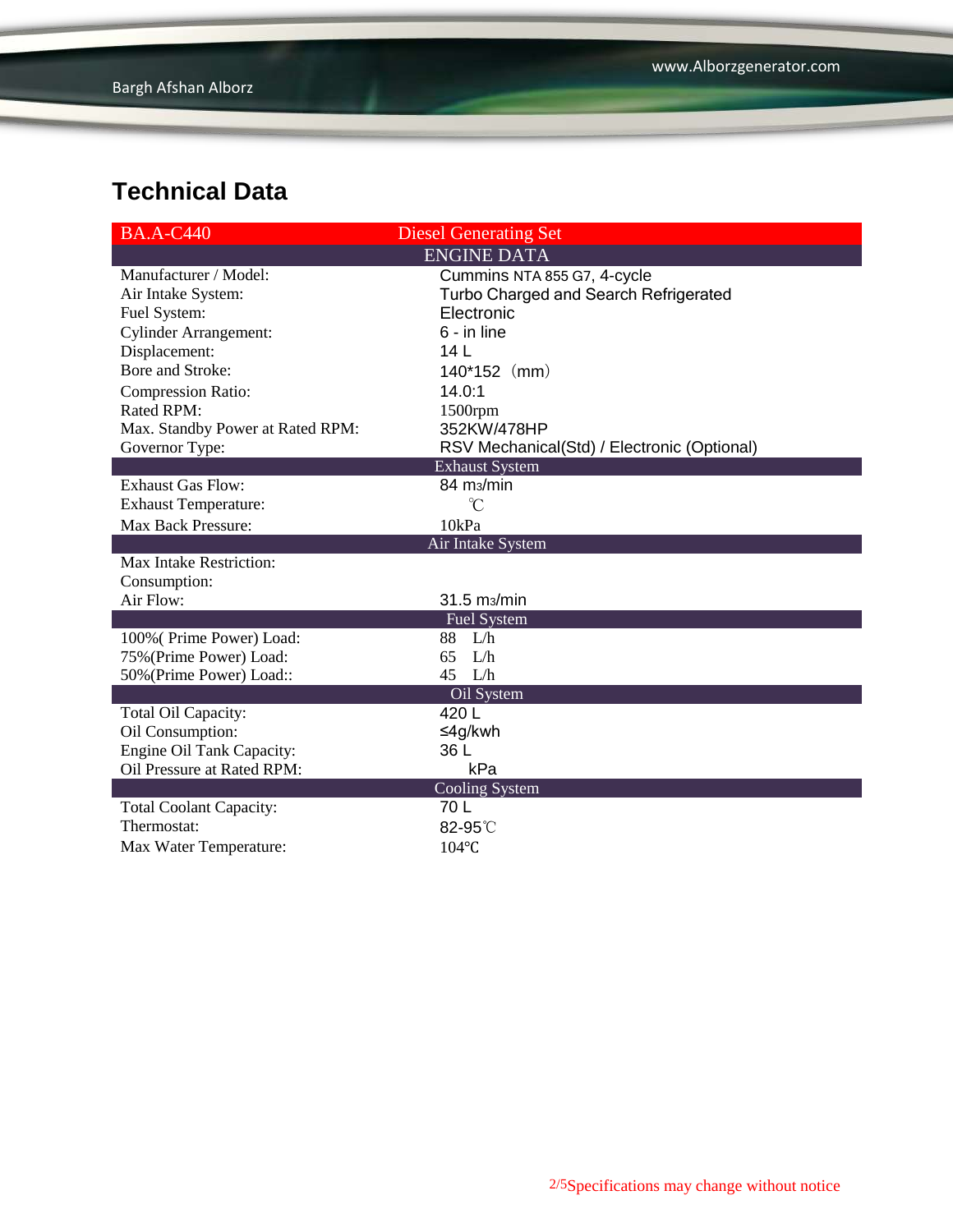| <b>BA.A-C440</b>                                                                           | <b>Diesel Generating Set</b>             |  |  |  |  |
|--------------------------------------------------------------------------------------------|------------------------------------------|--|--|--|--|
| <b>ALTERNATOR SPECIFICATION</b>                                                            |                                          |  |  |  |  |
| <b>GENERAL DATA</b>                                                                        |                                          |  |  |  |  |
| Compliance with GB755, BS5000, VDE0530, NEMAMG1-22, IED34-1, CSA22.2 and AS1359 standards. |                                          |  |  |  |  |
| <b>Alternator Data</b>                                                                     |                                          |  |  |  |  |
| Number of Phase:                                                                           | 3                                        |  |  |  |  |
| Connecting Type:                                                                           | 3 Phase and 4 Wires, "Y" type connecting |  |  |  |  |
| Number of Bearing:                                                                         | 1                                        |  |  |  |  |
| <b>Power Factor:</b>                                                                       | 0.8                                      |  |  |  |  |
| <b>Protection Grade:</b>                                                                   | IP23                                     |  |  |  |  |
| Altitude:                                                                                  | $\leq 1000m$                             |  |  |  |  |
| <b>Exciter Type:</b>                                                                       | Brushless, self-exciting                 |  |  |  |  |
| Insulation Class, Temperature Rise:                                                        | H/H                                      |  |  |  |  |
| Telephone Influence Factor (TIF):                                                          | $50$                                     |  |  |  |  |
| THF:                                                                                       | $<$ 2%                                   |  |  |  |  |
| Voltage Regulation, Steady State:                                                          | $\leq \pm 1\%$                           |  |  |  |  |
| <b>Alternator Capacity:</b>                                                                | 440 KVA                                  |  |  |  |  |
| <b>Alternator Efficiencies:</b>                                                            | 92%                                      |  |  |  |  |
| Air Cooling Flow:                                                                          |                                          |  |  |  |  |
|                                                                                            | <b>GENERATING SET DATA</b>               |  |  |  |  |
| <b>Voltage Regulation:</b>                                                                 | $\geq \pm 5\%$                           |  |  |  |  |
| Voltage Regulation, Stead State:                                                           | $\leq \pm 1\%$                           |  |  |  |  |
| Sudden Voltage Warp (100% Sudden Reduce):                                                  | $\leq +25\%$                             |  |  |  |  |
| Sudden Voltage Warp (Sudden Increase):                                                     | $\leq$ -20%                              |  |  |  |  |
| Voltage Stable Time (100% Sudden Reduce):                                                  | $\leq 6S$                                |  |  |  |  |
| Voltage Stable Time (Sudden Increase)                                                      | $\leq 6S$                                |  |  |  |  |
| Frequency Regulation, Stead State:                                                         | $\leq 5\%$                               |  |  |  |  |
| Frequency Waving:                                                                          | ≤0.5%                                    |  |  |  |  |
| Sudden Frequency Warp (100% Sudden Reduce):                                                | $\leq +12\%$                             |  |  |  |  |
| Sudden Frequency Warp (Sudden Increase):                                                   | $\leq$ -10%                              |  |  |  |  |
| Frequency Recovery Time (100% Sudden Reduce):                                              | $\leq$ 5S                                |  |  |  |  |
| Frequency Recovery Time (Sudden Increase):                                                 | $\leq$ 5S                                |  |  |  |  |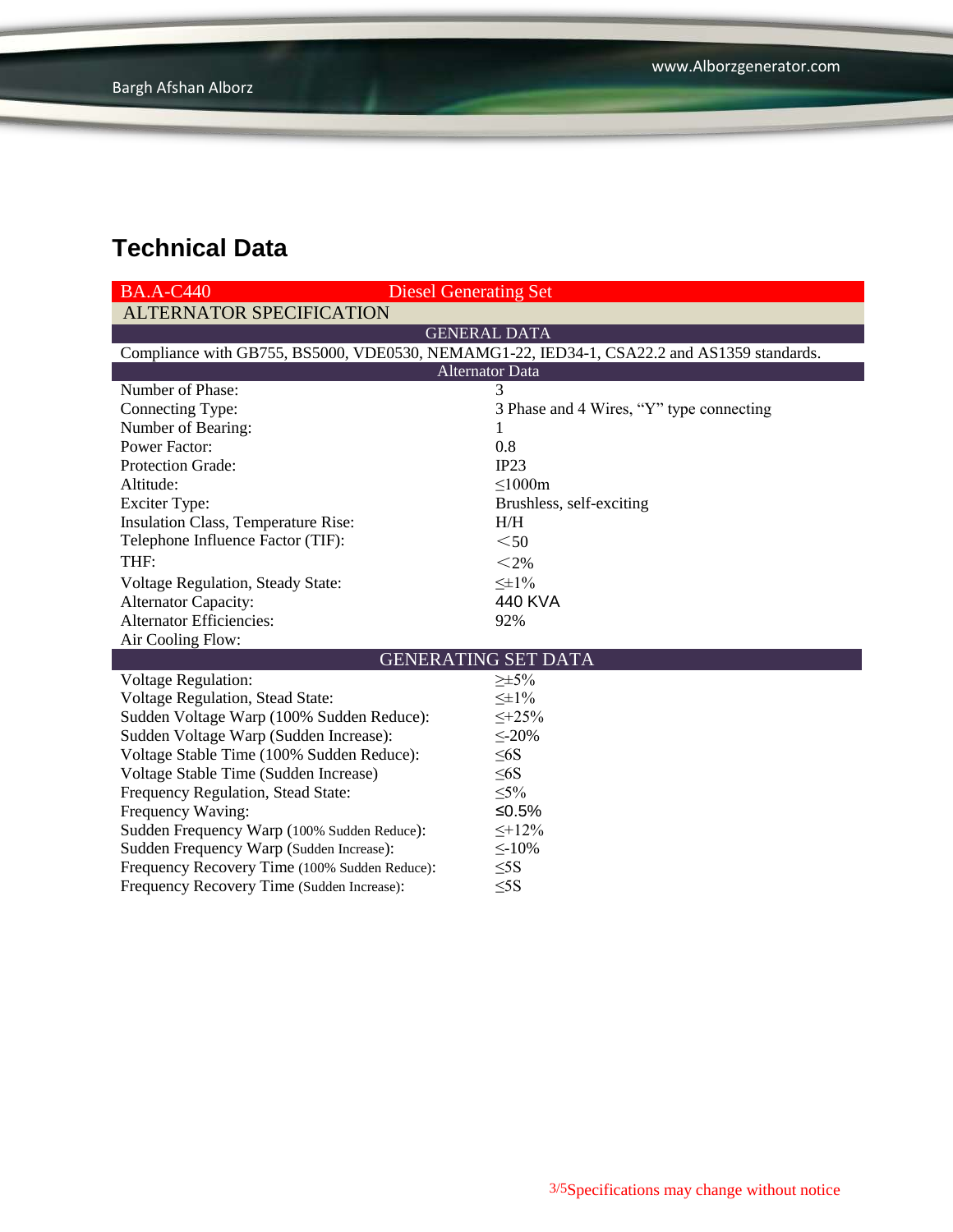| <b>BA.A-C440</b>                | <b>Diesel Generating Set</b> |                                   |
|---------------------------------|------------------------------|-----------------------------------|
| Options                         |                              |                                   |
| Engine                          | <b>Fuel System</b>           | <b>Control System</b>             |
| Heater 2KW & 4KW                | Daily Fuel Tank              | <b>Auto Control Panel</b>         |
| Battery Charger 3.5A & 7A       | <b>Base Fuel Tank</b>        | Remote Control Panel              |
|                                 | <b>Water Separator</b>       | <b>Auto Transfer Switch (ATS)</b> |
|                                 | <b>Fuel Level Sensor</b>     | <b>Paralleling System</b>         |
|                                 |                              |                                   |
| <b>Anti Condensation Heater</b> | Rainproof Type               | <b>Engine Parts Drawing List</b>  |
| Drop CT (For Paralleling)       | Soundproof Type              | <b>Spare Parts</b>                |
|                                 | <b>Container Type</b>        |                                   |
| Dimension & Weight              |                              |                                   |
| <b>Standard Configuration</b>   | With Base Fuel Tank          | Soundproof Type                   |
| (Open Type)                     |                              |                                   |
| Overall Size: 3230 (mm)         |                              | Overall Size: 4900 (mm)           |
| $*1100$ (mm) $*2150$ (mm)       |                              | $*1500$ (mm) $*2520$ (mm)         |
| Weight: 3850 kg                 |                              | Weight:4700 kg                    |